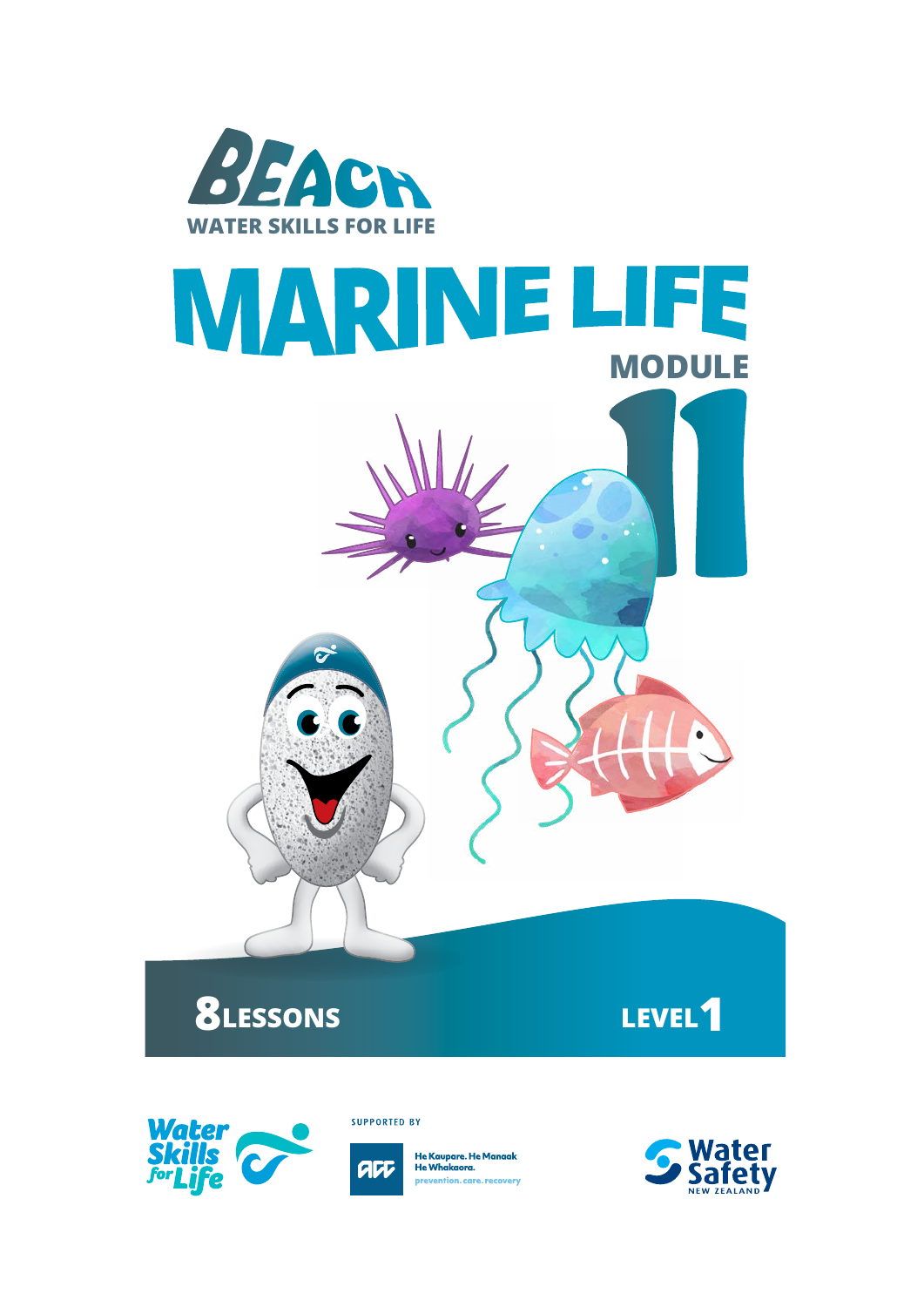



# **MARINE LIFE**

# **DESCRIPTION**

**This module gives students the opportunity to explore oceans and ocean life. After locating the earth's major oceans on a world map, students will "dive underwater" to discover the plants and animals that live in the sea.** 

# **ACHIEVEMENT OBJECTIVES**

## **Science**

#### **Nature of Science**

**Communicating in science:** Build their language and develop their understandings of the many ways the natural world can be represented.

#### **Living World:**

**Life processes:** Recognise that all living things have certain requirements so they can stay alive.

**Ecology:** Recognise that living things are suited to their particular habitat.

**Evolution:** Recognise that there are lots of different living things in the world and that they can be grouped in different ways. Explain how we know that some living things from the past are now extinct.

#### **Planet Earth & Beyond**

**Interacting systems:** Describe how natural features are changed and resources affected by natural events and human actions

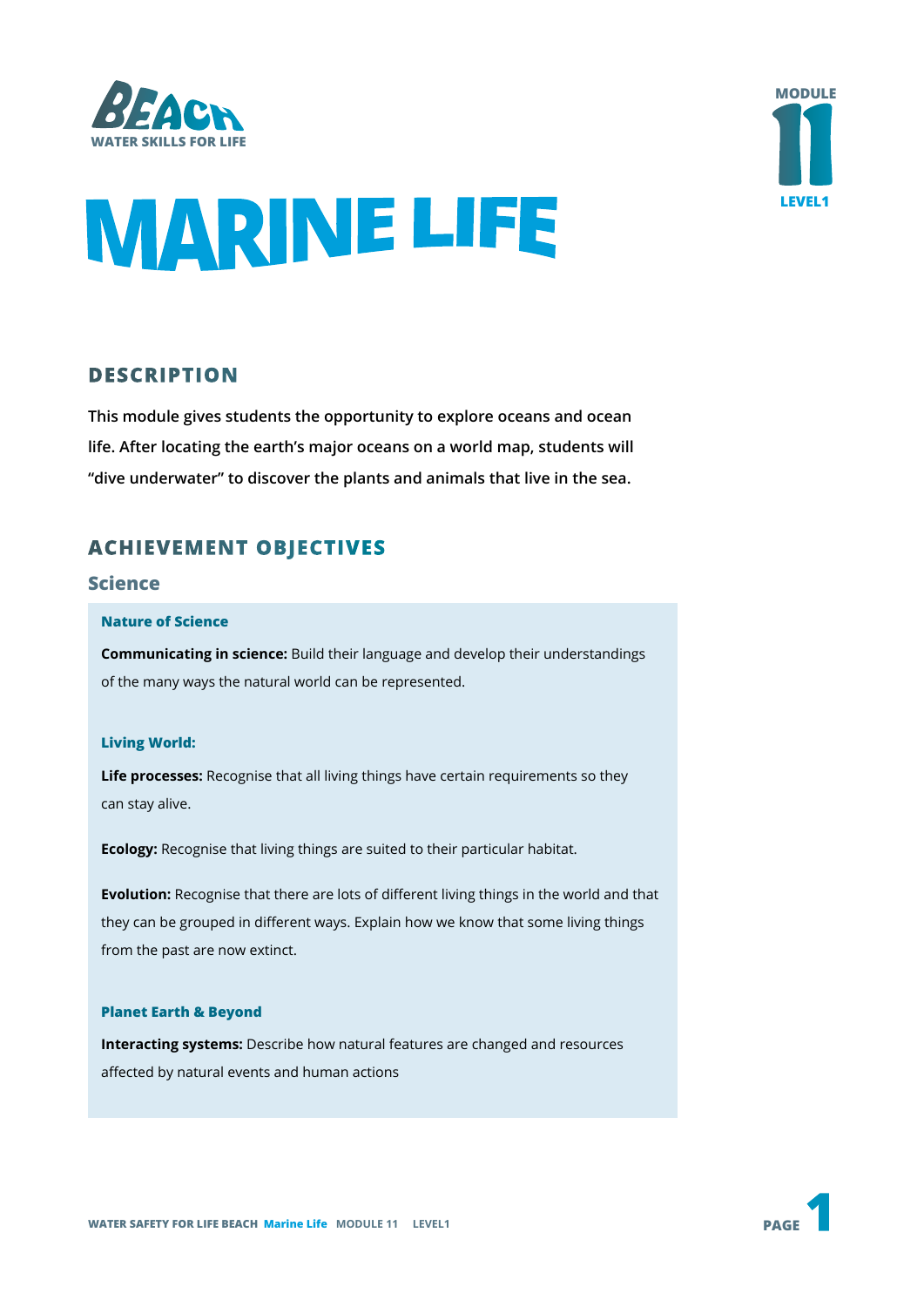# **English**

#### **Listening, reading & viewing**

**Ideas:** Recognise and identify ideas within and across texts.

- Understands that personal experience can influence the meaning gained from texts
- Makes meaning of texts by identifying ideas in some texts

#### **Speaking, writing & presenting**

**Purposes and audiences:** Recognise how to shape texts for a purpose and an audience.

- Constructs texts that demonstrate some awareness of purpose and audience through appropriate choice of content, language, and text form
- Expects the texts they create to be understood, responded to, and appreciated by others

#### **Arts**

#### **Visual Art**

**Understanding the visual arts in context:** Share ideas about how and why their own and others' works are made and their purpose, value, and context.

**Developing practical knowledge:** Explore a variety of materials and tools and discover elements and selected principles.

**Communicating and interpreting:** Share the ideas, feelings, and stories communicated by their own and others' objects and images.





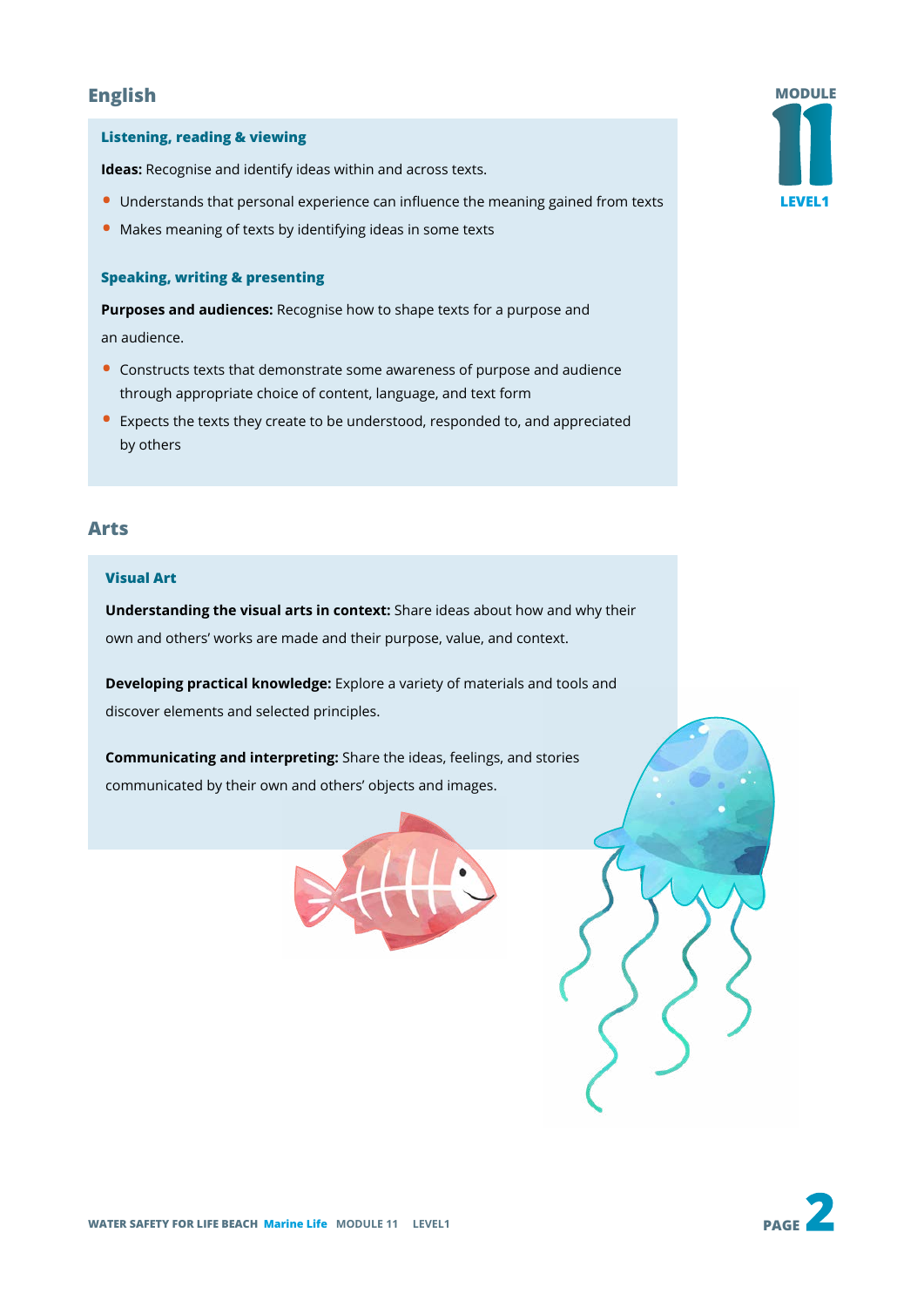# **LEARNING INTENTION**

- Students will listen to videos, stories and poems with ocean settings and learn about the forms of sea life featured in each
- Students can add their own artwork and text about ocean animals and plants to a cut-away ocean display

# **SUCCESS CRITERIA**

- Understand the importance of ocean life and the ocean environment
- Interact with online technology to view, describe, and discuss different sea life
- Research ocean life and report on findings

# **KEY COMPETENCIES**

#### **Participating and Contributing:**

- Contribute ideas to class discussions
- Participate in all lesson activities

#### **Managing Self:**

- Complete all tasks/activities in a timely manner
- Listen carefully to lesson content

#### **Thinking:**

• Recall facts about marine life studied

# **RESOURCES**

Internet, devices: TV or active board, ebooks/videos about marine life, google cardboard headsets, art equipment, fact sheets, Youtube 360° marine life videos, Kahoot! quizzes

# **ASSESSMENT ACTIVITIES**

- Class discussions
- Students create a fact sheet for a chosen marine animal which details their habitat, food source and predators
- Create pieces of artwork for a display

# **WATER SAFETY FOR LIFE BEACH Marine Life MODULE 11 LEVEL1**

#### **Using language, symbols and texts:**

- Write facts about marine life
- Engage with video and book content to learn about marine life

#### **Relating to others:**

• Respond positively to ideas and work produced by others

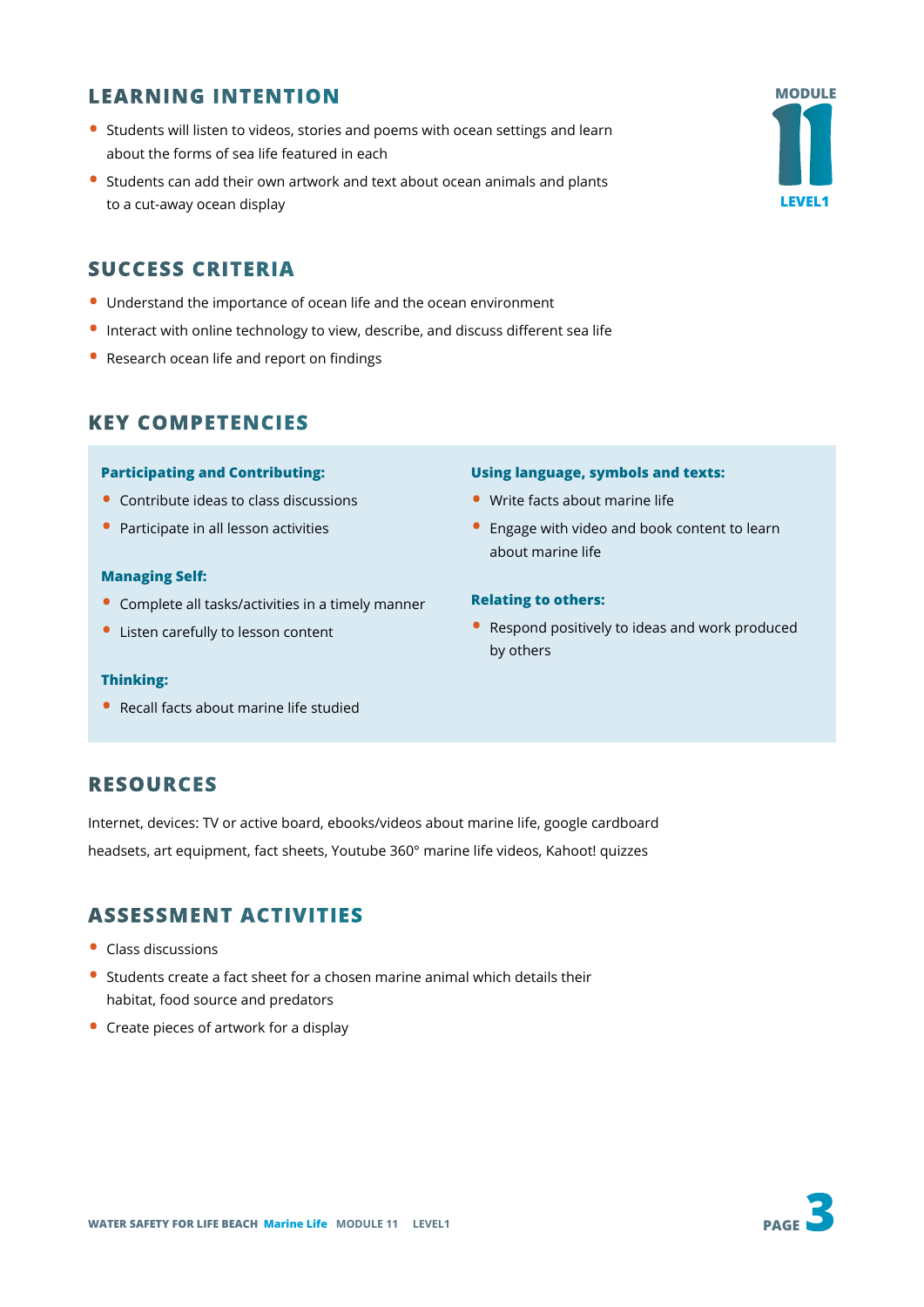

# **1 Tuning In**

**Introduce** the Marine Life topic to the class and show the class the previously prepared ocean display. **Explain** to the students that they will be learning about a few different types of marine life and add artwork and interesting facts about marine life to the display to share with others. **Discuss** the different forms of sea life students know about and/or have seen – add students' ideas to a virtual mind map (Mindmup) using pictures and words.

**Show** the students the **[Commotion in the Ocean](https://www.youtube.com/watch?v=9pRhgZ8Jffs)** eBook which features short poems about a range of marine life.

**Show** students a map of the world's oceans and discuss in particular the oceans around New Zealand.



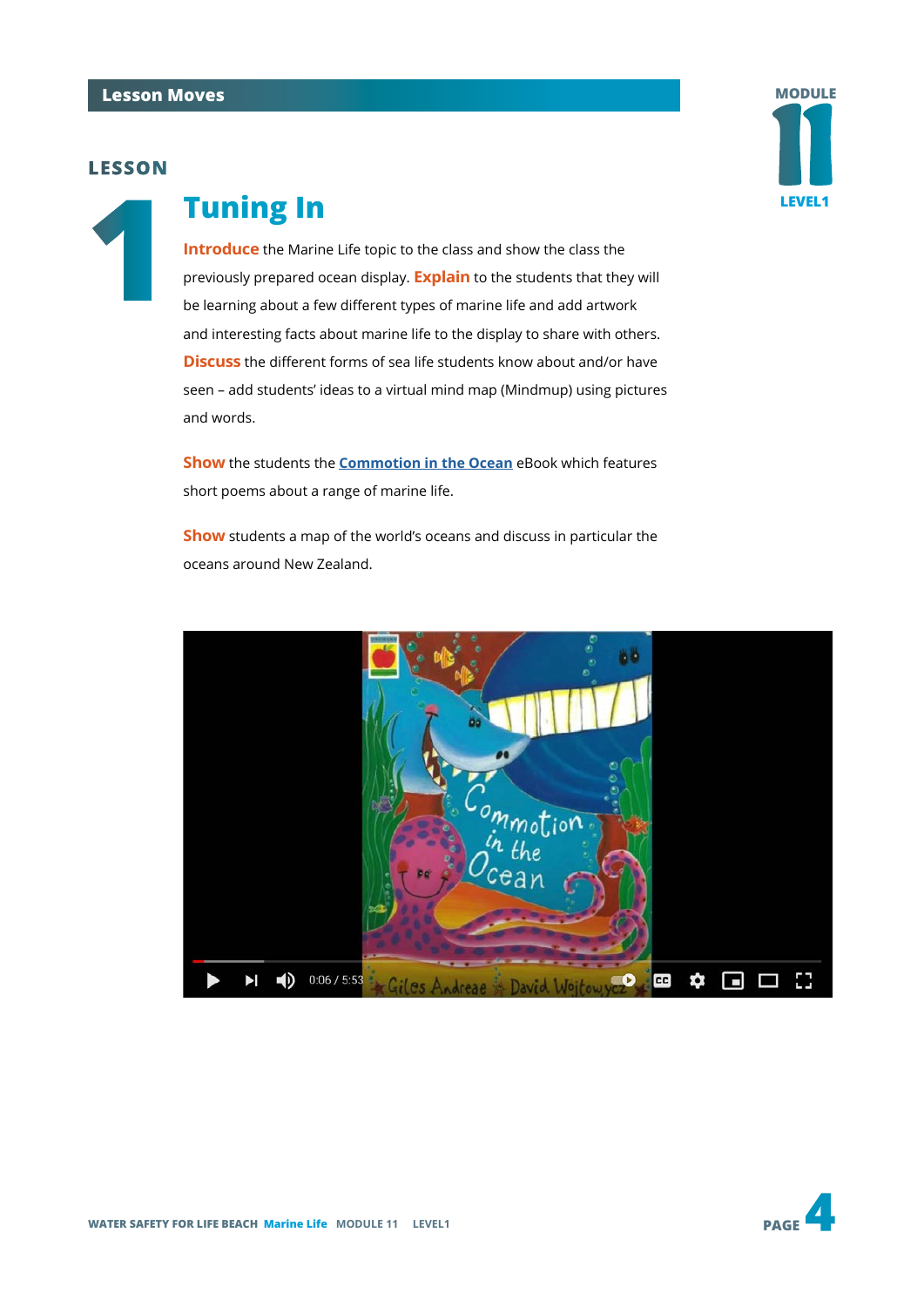

# **Starfish**

**Discuss** students' previous experiences with starfish. Ask them: Have you ever seen a starfish in real life? What is a place where people commonly see starfish? Do you know any interesting information/facts about starfish?



**Show** the **[students the Starfish – Read Aloud Science Book](https://www.youtube.com/watch?v=MMCCg155GME)** or **read** them another suitable book on hand about starfish. **Discuss** the interesting facts they have learnt about starfish including their habitat, food source and any known threats. **Ask** the students to buddy up and together choose one interesting fact about starfish to write on a cloud (or another shape) to add to the class marine display.



# **Activity:**

# **Starfish Kahoot!**

**Play [Starfish Kahoot!](https://create.kahoot.it/share/starfish/92fbfdfc-5e25-4824-a68d-9e6e2aa53d78)** with the students to test/ help them learn more interesting information about starfish.



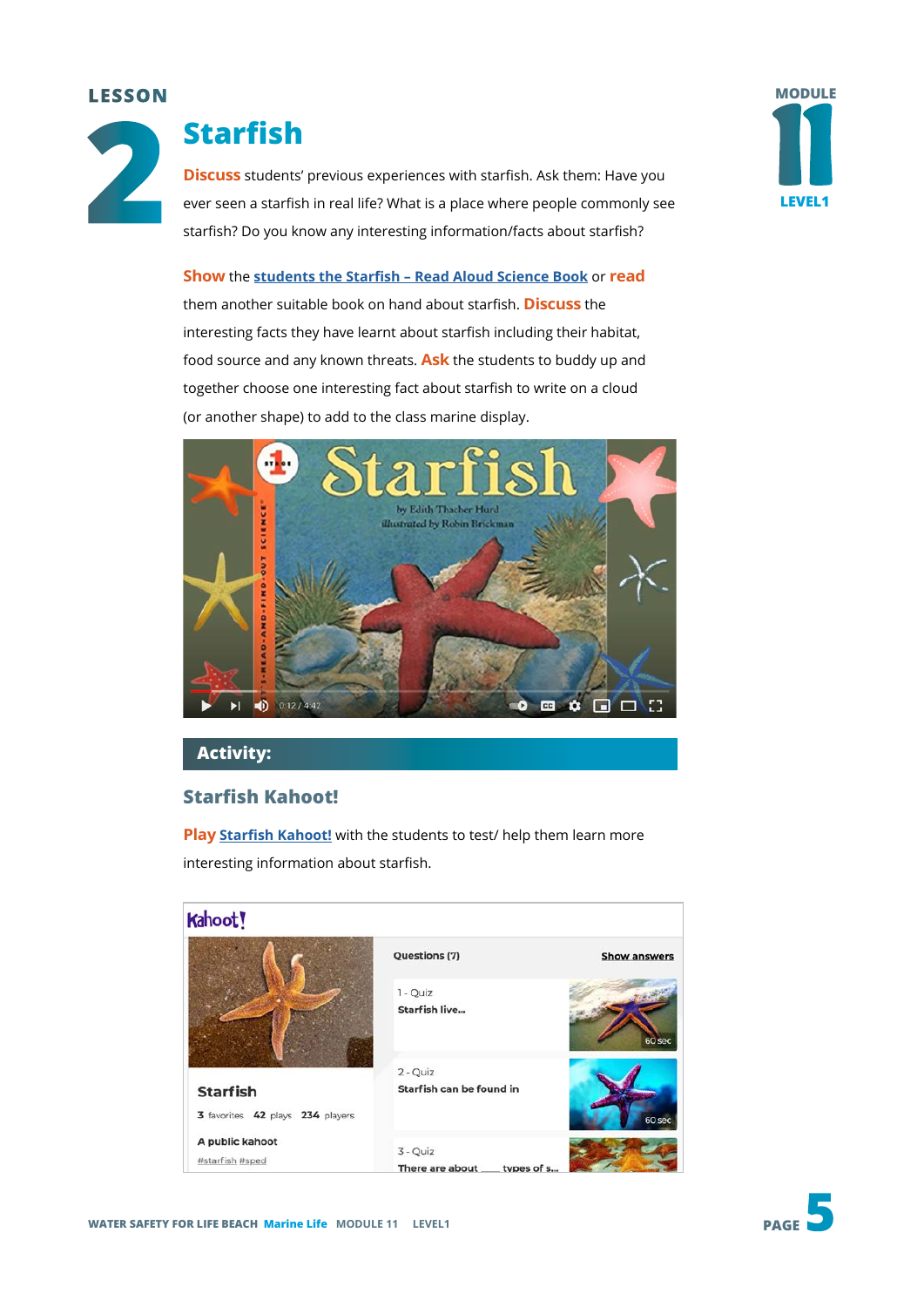

# **Dolphins**

**Discuss** students' prior knowledge about dolphins. **Ask them:** Have you ever seen a dolphin in real life? What is a place where people commonly see dolphins? Do you know any interesting information/facts about dolphins?

**Watch** the video **[INTERESTING FACTS: DOLPHINS](https://www.youtube.com/watch?v=IY5Sqh4mk60)** then discuss as a class the information they found interesting about dolphins including their habitat, food source and any known threats. **Ask** students to write an interesting fact onto a cloud (or another shape) to put onto the cut away ocean display.



# **Activity: VR Dolphin Experience**

Using google cardboard headsets and smartphones, **watch** the **[Wild Dolphins VR / 360° Video Experience](https://www.youtube.com/watch?v=BbT_e8lWWdo)** and brainstorm words to describe how dolphins look and move in the water.



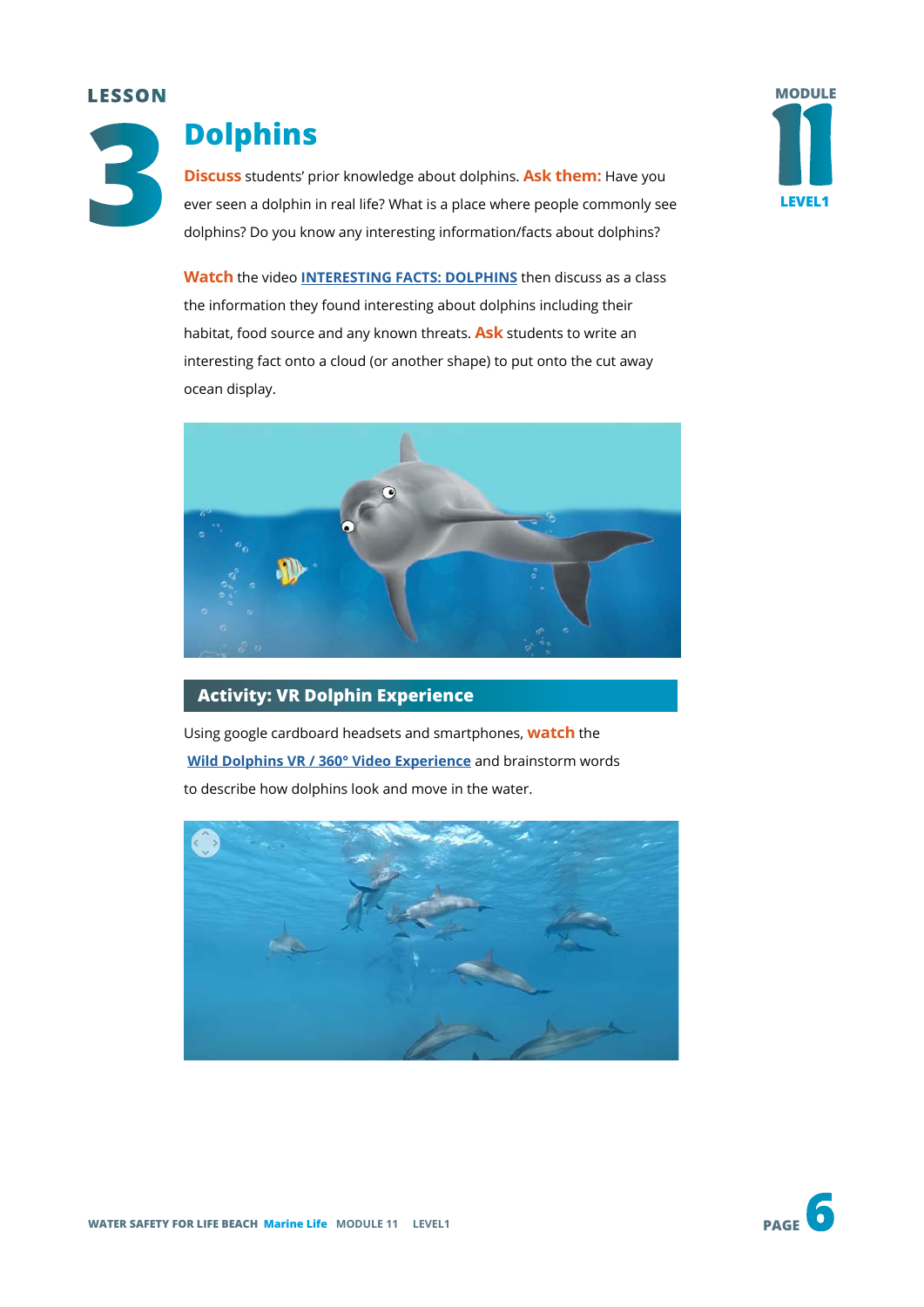

# **Octopus**

**Discuss** students' prior knowledge about octopuses. **Ask them:** Have you ever seen an octopus in real life? What is a place where people commonly see octopuses? Do you know any interesting information/facts about octopuses?



**Show** the students **[Octopuses for Kids video](https://www.youtube.com/watch?v=4IzxtbJLhJY&t=59s)** (or another suitable book or video) to discover interesting facts about octopuses. In particular, draw students attention to the type of animal an octopus is (a mollusc) to broaden students' knowledge of how some animals are alike but live in different habitats e.g. snails/octopuses.



# **Activity: Octopus Kahoot!**

**Play [An octopus is amazing Kahoot](https://create.kahoot.it/share/an-octopus-is-amazing/158e3270-5bf2-4014-8553-6230bb1debcf)** with the students to test/ help them learn more interesting information about octopuses.

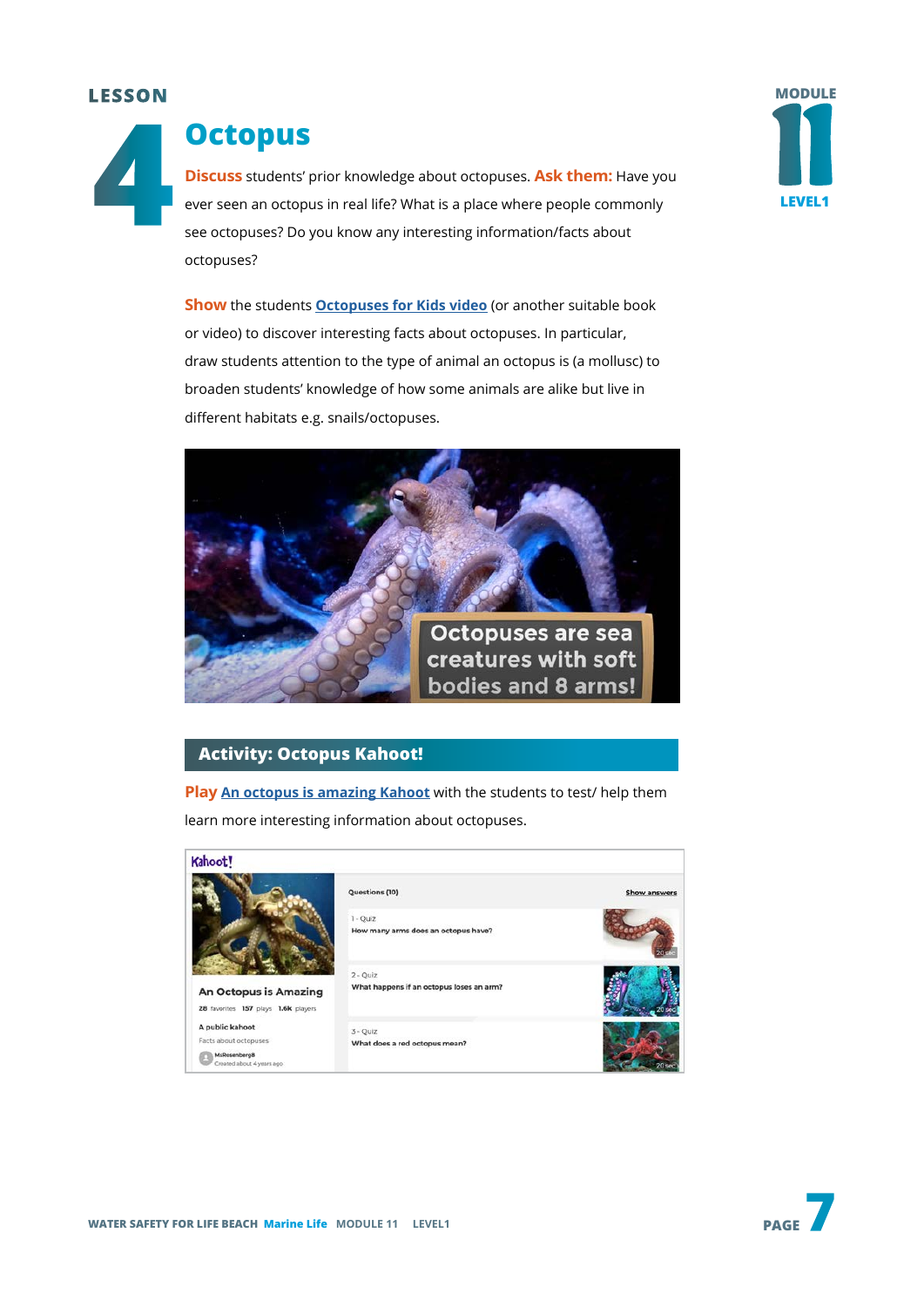**5**



# **Sea Turtles**

**Discuss** students' prior knowledge about sea turtles. **Ask them:** Have you ever seen a sea turtle in real life? What is a place where people commonly see sea turtles? Do you know any interesting information/facts about sea turtles?

**Watch** the **[Sea Turtles video](https://www.youtube.com/watch?v=EIffdbFZMPQ)** (or another suitable book or video) to discover interesting facts about sea turtles. In particular, discuss their habitat, food source and any known threats. Ask students to write an interesting fact onto a cloud (or another shape) to put onto the cut away ocean display.



## **Activity:VR Sea Turtle Experience**

Using google cardboard headsets and smartphones, **watch** the **[VR Sea Turtle Experience](https://www.youtube.com/watch?v=8EtfihvMLyQ)** and **brainstorm** words to describe how turtles look and move in the water.